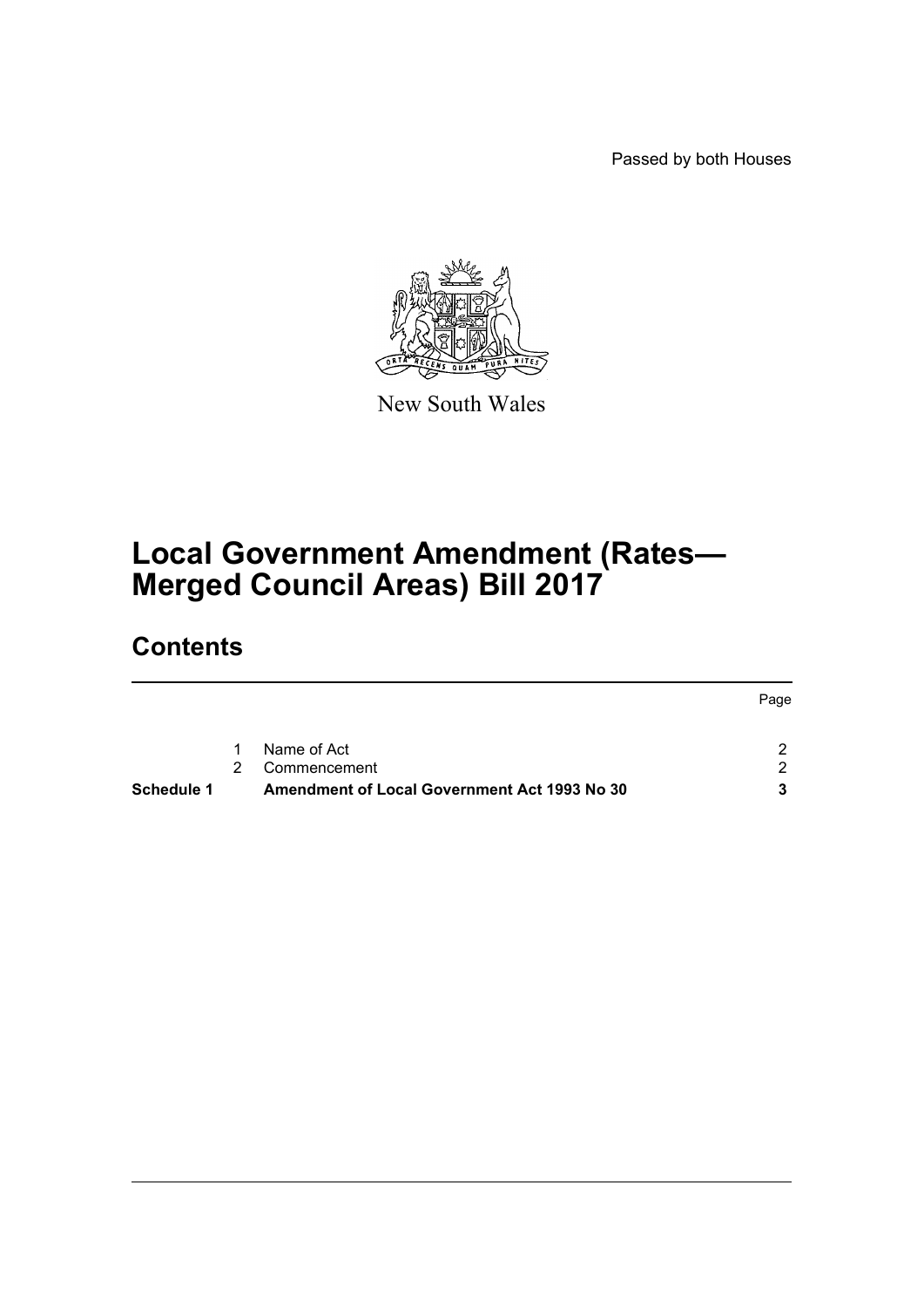*I certify that this PUBLIC BILL, which originated in the LEGISLATIVE COUNCIL, has finally passed the LEGISLATIVE COUNCIL and the LEGISLATIVE ASSEMBLY of NEW SOUTH WALES.*

*Legislative Council 2017* *Clerk of the Parliaments*



New South Wales

# **Local Government Amendment (Rates— Merged Council Areas) Bill 2017**

Act No , 2017

An Act to amend the *Local Government Act 1993* with respect to the maintenance of pre-merger rate paths for land in the areas of newly merged councils; and for related purposes.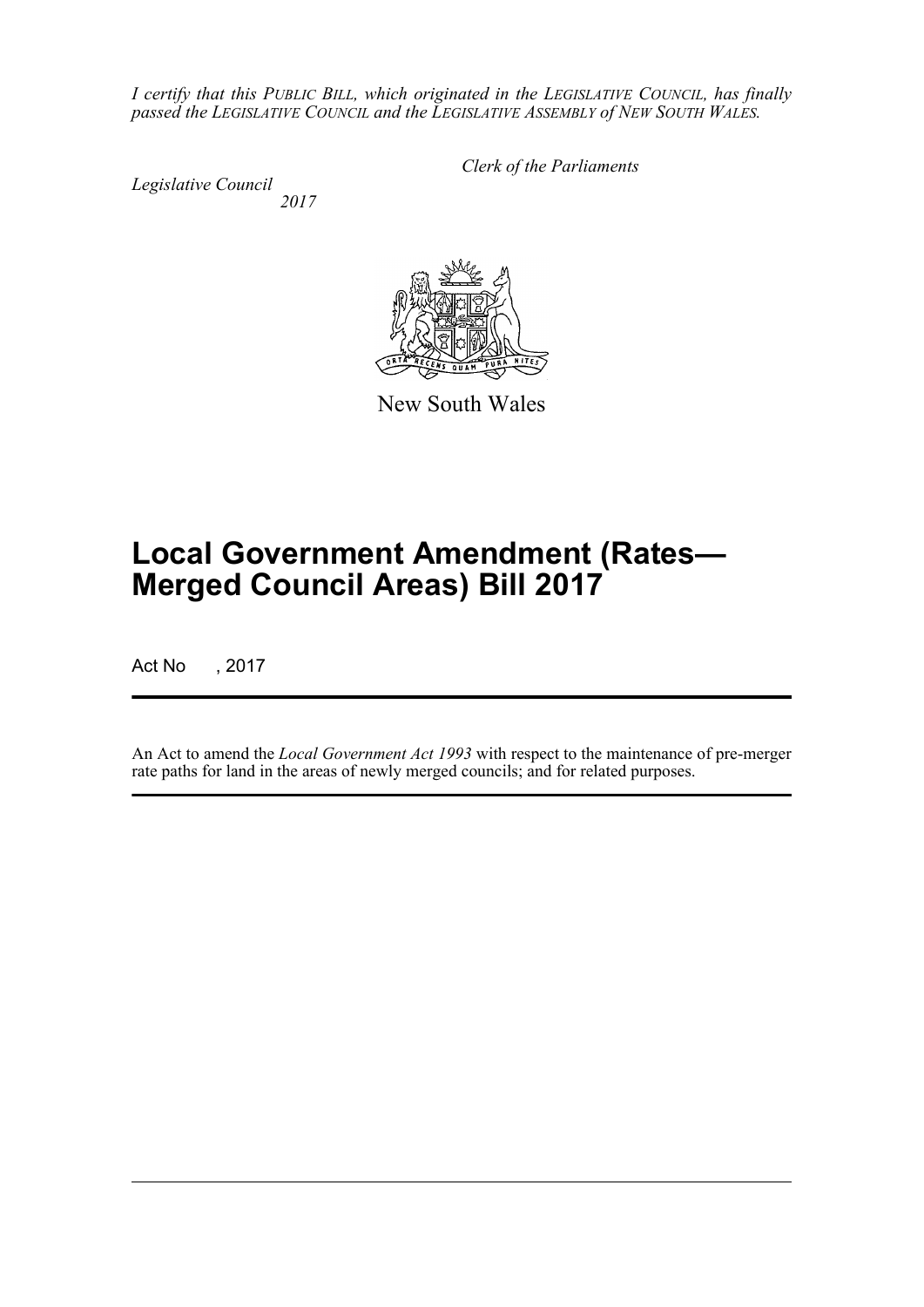#### <span id="page-2-0"></span>**The Legislature of New South Wales enacts:**

#### **1 Name of Act**

This Act is the *Local Government Amendment (Rates—Merged Council Areas) Act 2017*.

#### <span id="page-2-1"></span>**2 Commencement**

This Act commences on the date of assent to this Act.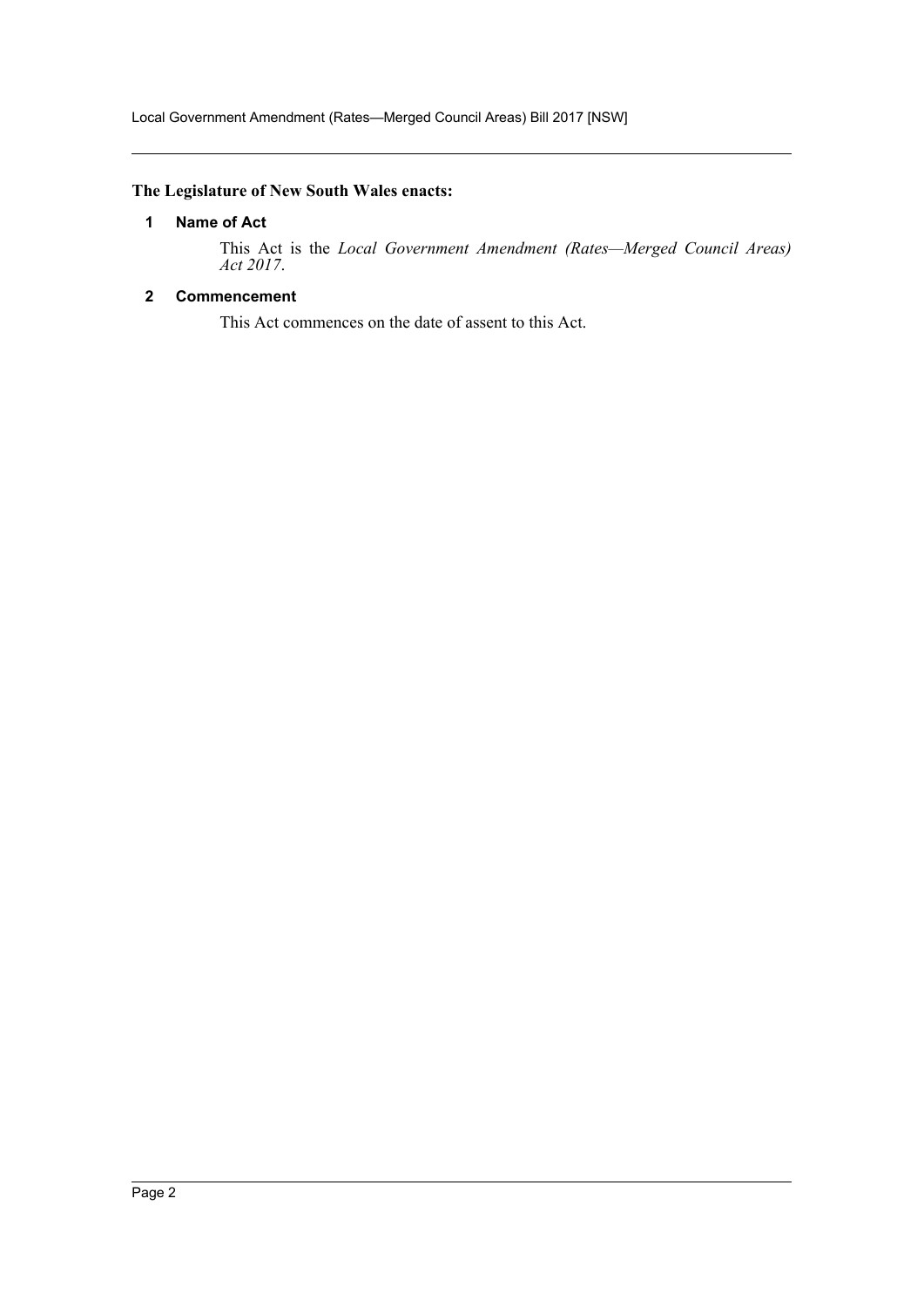### <span id="page-3-0"></span>**Schedule 1 Amendment of Local Government Act 1993 No 30**

#### **Section 218CB**

Insert after section 218CA:

#### **218CB Transitional provision for maintenance of pre-amalgamation rate paths**

- (1) The Minister may make a determination for the purpose of requiring a new council, in levying rates for land, to maintain the rate path last applied for the land by the relevant former council.
- (2) A determination applies to the levying of rates by the new council for the 3 rating years immediately following the rating year for which the relevant proclamation makes provision for the levying of rates (the *relevant period*).
- (3) Without limiting the content of a determination, a determination is to set out the methodology that the new council is to apply when setting rates for land for the relevant period, including in relation to the following:
	- (a) the structure of rates,
	- (b) the categorisation or subcategorisation of land for rating purposes,
	- (c) the calculation of the new council's notional general income for rating purposes,
	- (d) the treatment of any variation of a former council's notional general income under Part 2 of Chapter 15 that would have been applicable, had the amalgamation effected by the relevant proclamation not occurred, to the determination of rates and charges for land within the new area.
- (4) A determination must be published in the Gazette and may be revoked or varied only by a further determination of the Minister published in the Gazette.
- (5) While a determination is in force, the provisions of this Act that apply in relation to rates are modified to the extent necessary to give effect to the determination.
- (6) This section does not apply to a new council constituted before 12 May 2016.
- (7) This section does not affect any power to make a proclamation under this Part relating to rates.
- (8) Nothing in this section prevents Mid-Coast Council from making an application under section 508A during the relevant period.
- (9) A determination under this section is to take into account a determination under section 508A made on an application referred to in subsection (8).
- (10) A determination under section 508A made on an application referred to in subsection (8) has effect despite subsection (5).
- (11) Any prohibition that expressly prevents any new council from making an application under section 508A that is contained in the guidelines made under that section does not apply to Mid-Coast Council.
- (12) In this section:

*former council*, in relation to a new council, means a council of a former area. *new area* means the area constituted by the amalgamation of areas (*former areas*) by the relevant proclamation.